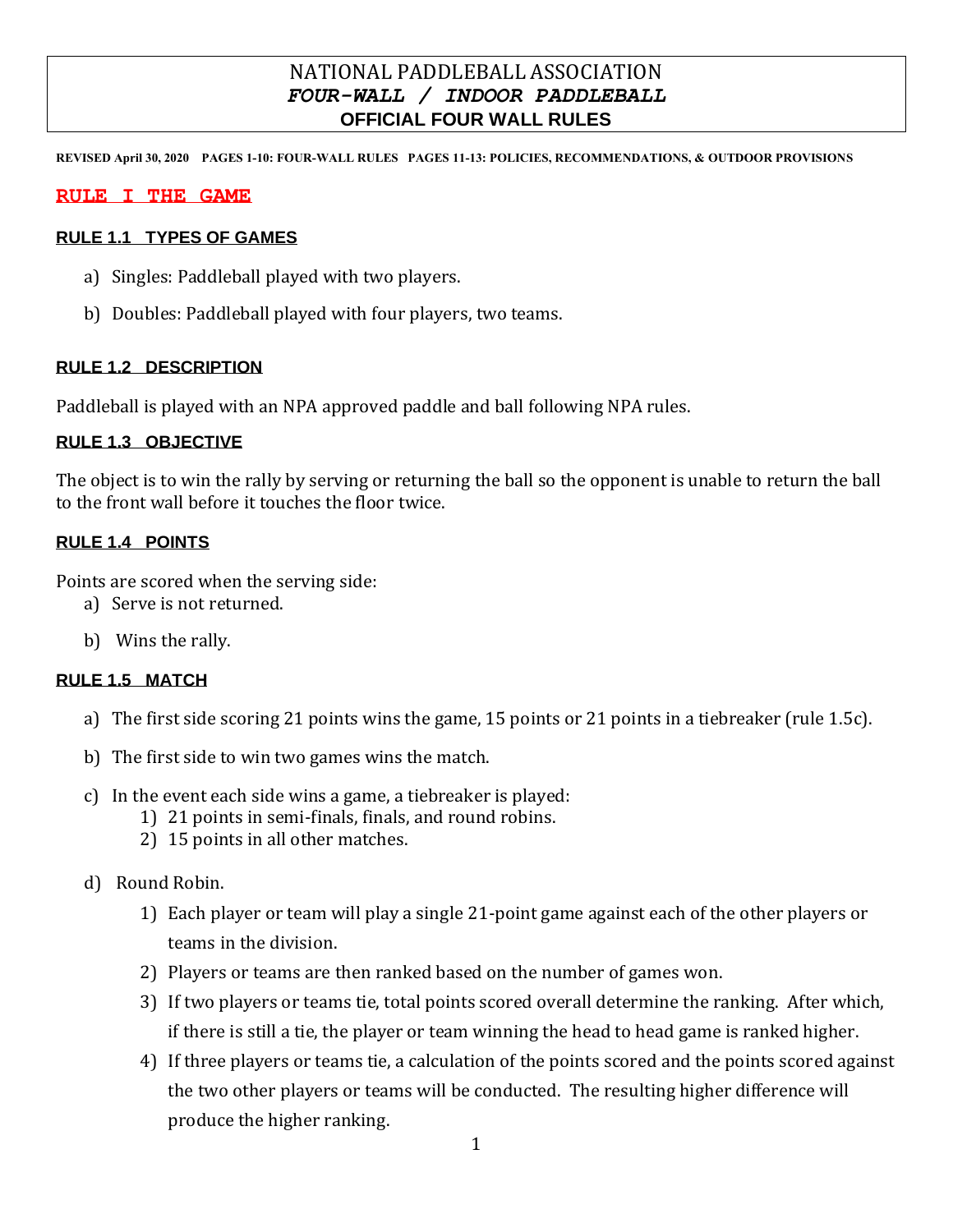- 5) The first and second highest ranked players or teams will play a best two out of three 21 point games match to determine the championship of the division. In a like manner, the third and fourth highest ranked players or teams will play for third place.
- e) Forfeit
	- 1) The player or team forfeiting losses the game and the match.
	- 2) In round robin play, the forfeiting player or team is excluded from all calculations involving scores, wins/losses including previous matches

#### **RULE II THE COURT**

## **RULE 2.1 THE COURT**

- a) Consists of four walls and a ceiling.
- b) Dimensions: Sidewalls: length-40 feet, height-20 feet Front wall: length-20 feet, height-20 feet Back wall: length-20 feet, height-at least 12 feet
- c) Ceiling: length-40 feet, width-20 feet
- d) Short line: Midway between (20 feet) and parallel with the front and back walls
- e) Service line: Five feet in front of and parallel with the short line
- f) Service zone: The area between the short line and service line
- g) Service box: The area formed from each of two lines 18 inches from and parallel with each sidewall in the service zone and the respective sidewall
- h) Receiving line: A line five feet from the short line in the direction of the back wall.

#### Notes:

-Short or dotted lines marked on the sidewalls or floor may be used to represent the receiving line (rule 2.1g).

-Solid lines marked on the floor are to represent the short line (rule 2.1c), service line (rule 2.1d), and each service box (rule 2.1f).

#### **RULE III EQUIPMENT**

#### **RULE 3.1 THE PADDLE**

- a) To be made of wood or composite material
- b) Must have a safety strap attached
- c) Dimensions: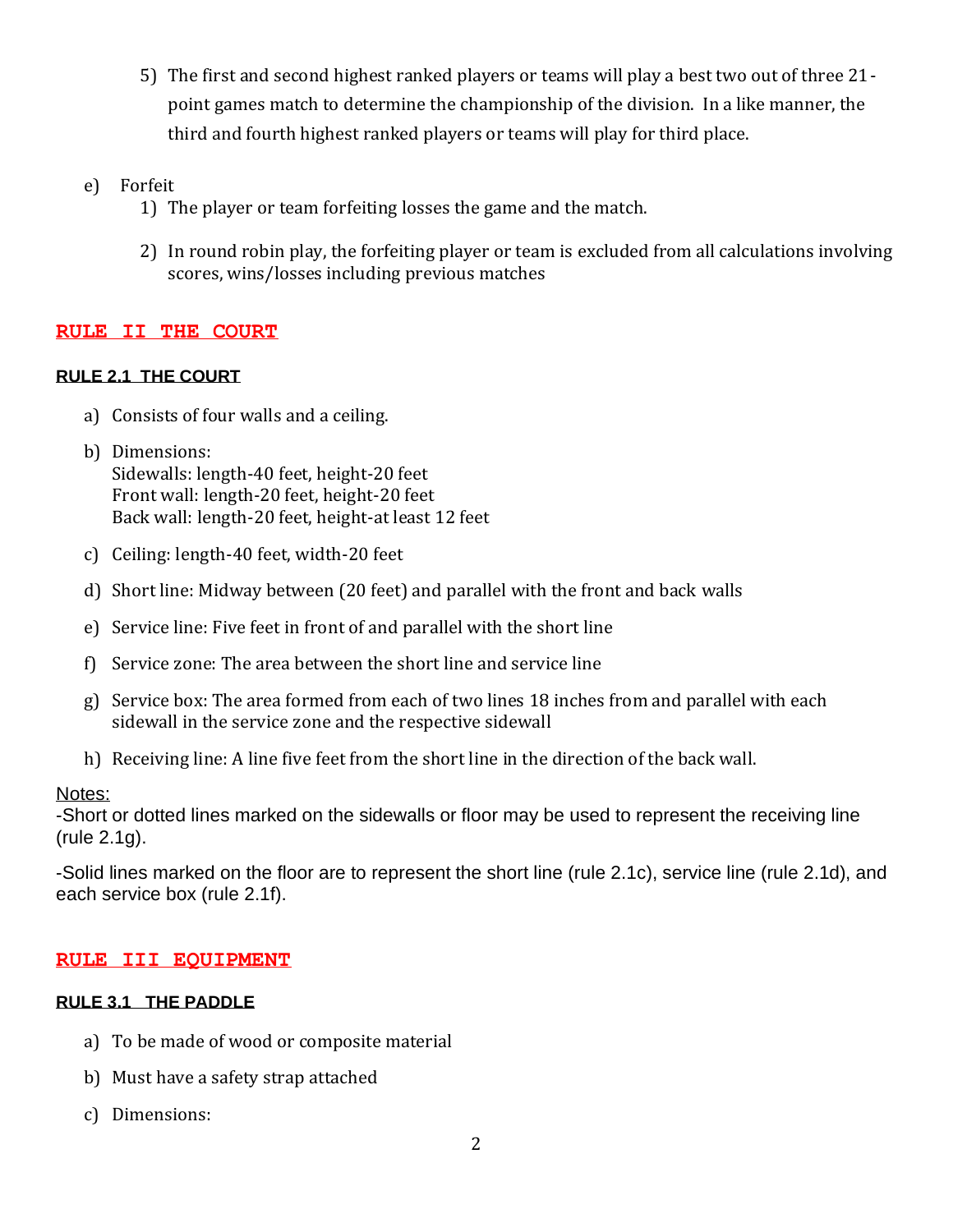- 1) Length Maximum of 17.25 inches
- 2) Width Maximum of 8.5 inches
- 3) Thickness Maximum of 0.75 inches (handle may be thicker)
- d) Weight Maximum of 16 ounces
- e) Must be safe: no metal rims or protrusions
- f) Must not provide an unfair advantage

## Notes:

-The NPA Board of Managers based on the above criteria shall approve paddles used in NPA events. -A list of approved paddles can be viewed at [www.paddleball.org](http://www.paddleball.org/)

-Any paddle is subject to inspection during tournament play by a representative of the NPA Board of **Managers** 

-Instances of unfair advantage may include, but not be limited to: abnormal increase in speed or directional changes when struck.

*Breach: Anyone found using an unapproved paddle may be asked to cease usage until the NPA Board of Managers makes proper evaluation. If a second violation occurs at a tournament, the player will be disqualified from all divisions.*

## **RULE 3.2 THE BALL**

The official ball is the Gearbox ball. When dropped from a height of 6 feet, it should rebound approximately 3.5 feet.

## **RULE 3.3 THE UNIFORM**

Players may not play without shirts or shoes while playing in tournaments. Players may not dress in a way that provides an unfair advantage in tournaments.

*Breach: A board member may require a player to change clothes or forfeit the match.*

## **RULE IV SERVE REGULATIONS**

## **RULE 4.1 SERVE**

The serve shall be determined by either:

- a) Toss of a coin.
- b) Contestants (one from each team in doubles), an arm's length from the back wall, rebounding the ball from the front wall. The contestant whose ball lands closest to the short line wins.

## *Result: The winner chooses if he/she, his/her team in doubles, is to serve first or second.*

Note: Contestants going for the short line (part b) may hit the ball with a paddle or throw it.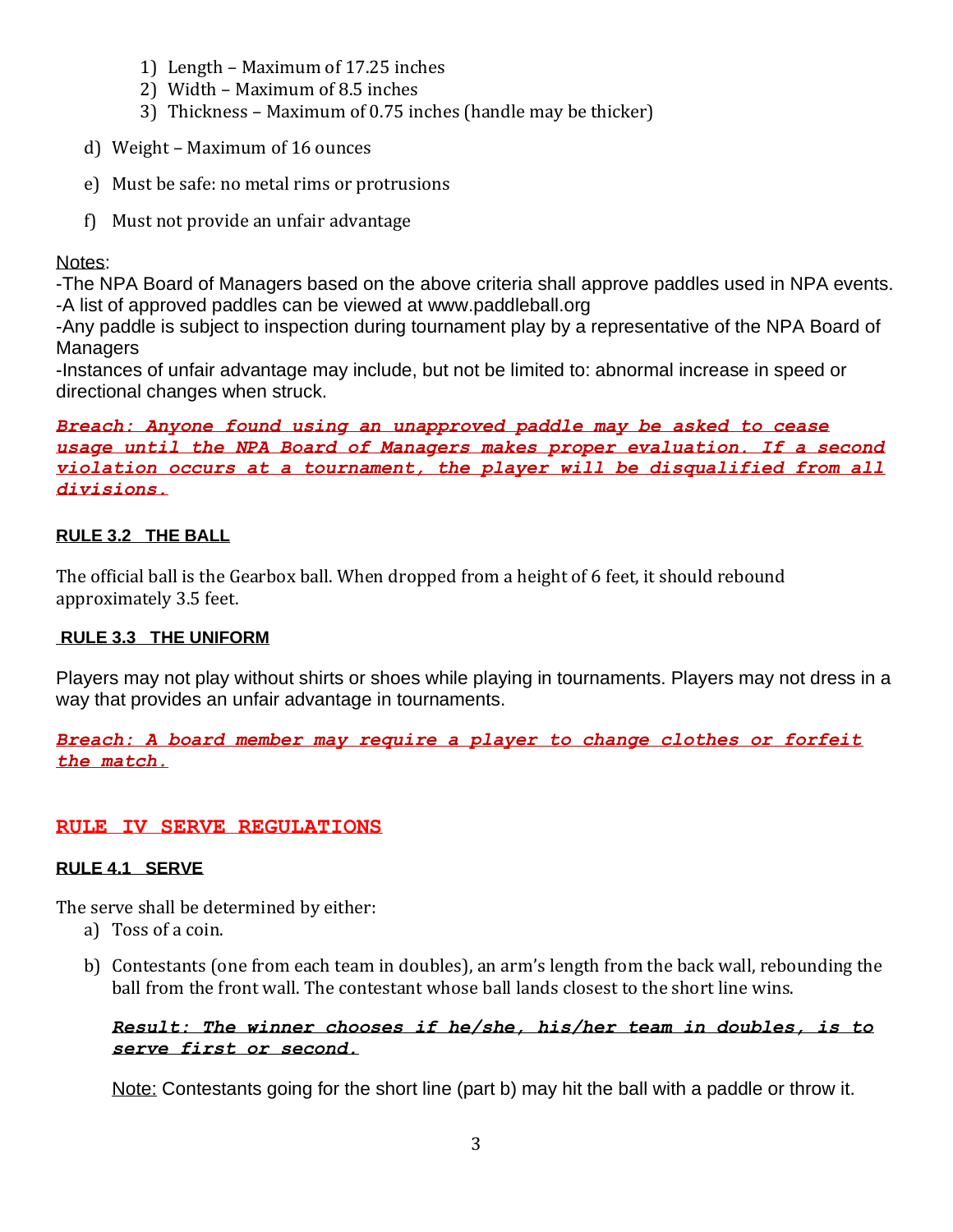#### **RULE 4.2 POSITION OF SERVER**

- a) The server must serve within the service zone (rule 2.1) with no part of either foot extending beyond either line of the service zone until the ball passes the short line (rule 2.1). *Breach: Foot fault (rule 4.6)*
- b) If the ball on the fly hits the server during the serve, it is a dead ball.

#### *Result: Serve-out*

- c) During the serve, the server's partner is to stand within the service box (rule 4.6) with his/her back against the wall and both feet on the floor until the ball passes the service line (rule 2.1) with no part of either foot extending beyond the box. *Breach: Foot fault (rule 4.6)*
- d) If, while in the service box, the server's partner is hit by a served ball on the fly, it is a dead ball.

#### *Result: Replay serve*

e) If, while out of the service box, the server's partner is hit by a served ball on the fly, it is a dead ball.

#### *Result: Serve-out*

#### **Notes**

-Stepping on a line is allowed.

-Play stops when a dead ball occurs (rules 4.2b, 4.2d, and 4.2e).

-Rule 4.2d does not eliminate a previous fault on that service.

#### **RULE 4.3 METHOD OF SERVING**

The ball must bounce within the service zone (rule 2.1) and be struck with the paddle before hitting the floor a second time. After the ball is struck, it must hit the front wall first and rebound to the floor beyond the short line, with or without touching one sidewall.

#### **RULE 4.4 SERVICE IN DOUBLES**

- a) The team starting each game is allowed only one serve-out. Thereafter, in that game, both players on each side are to serve until a serve-out occurs.
- b) The service order established at the beginning of each game must be followed throughout that game. *Breach: One Serve-out*

Notes:

-When a team violates the serving order, play continues normally, but the player that should have served first does not serve, resulting in only one serve-out allowed for the serving team. -Servers do not have to alternate serves to their opponents.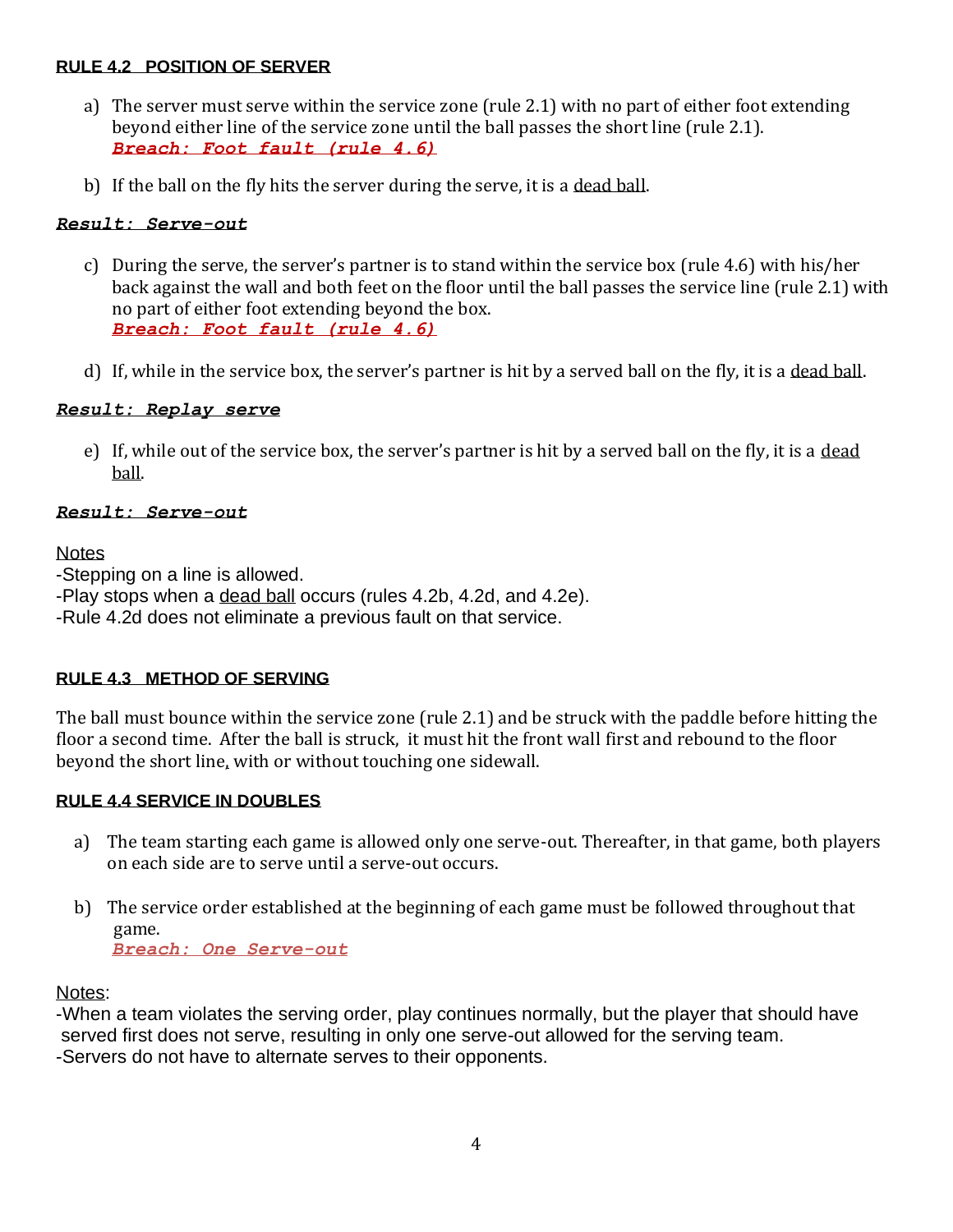#### **RULE 4.5 READINESS FOR SERVE**

- a) The ball is not to be served until the opponent is ready. *Breach: Replay rally.*
- b) The server is to put the ball into play within 10 seconds after the score is called. *Breach: Serve-out.*
- c) The receiver(s) must be ready to receive the serve within 10 seconds after the score is called. *Breach: Point to the server.*
- d) A player must take no action to delay a game. *Breach: A referee shall issue a warning for the first occurrence then a serve-out or a point to the opponent for each occurrence thereafter.*

Note: If a player believes an opponent is engaging in delay of game behavior, he/she should request a referee.

## **RULE 4.6 FAULTS**

- a) Short serve A served ball rebounding from the front wall hitting the floor before crossing the short line.
- b) Long serve A served ball rebounding from the front wall to the back wall before hitting the floor.
- c) Ceiling serve A served ball rebounding from the front wall and hitting the ceiling before hitting the floor.
- d) Two-sidewall serve A served ball rebounding from the front wall and hitting both sidewalls before hitting the floor.
- e) Out of court serve A served ball going out of the court.
- f) Screen A served ball that passes within a paddle's length of the server's body obstructing the view of the receiver.
- g) Foot fault Described in rule 4.2.

## *Result: The serve is lost if two faults occur in succession.*

## Notes:

-A fault cannot be played.

-A replay of a rally starts with a first serve. Faults are erased.

-The receiver is to adjust his/her position to see a served ball.

## **RULE 4.7 SERVE-OUT**

- a) After release for serve, the ball bounces more than once before it is struck.
- b) After release for serve, the ball is struck before it bounces.
- c) After release for serve, the ball is swung at and missed.
- d) The served ball hits the server's body or clothing before hitting the front wall.
- e) The served ball hits the floor, ceiling or side wall before hitting the front wall.
- f) A served ball hits the server after hitting the front wall.

## *Result: The serve is lost (serve-out).*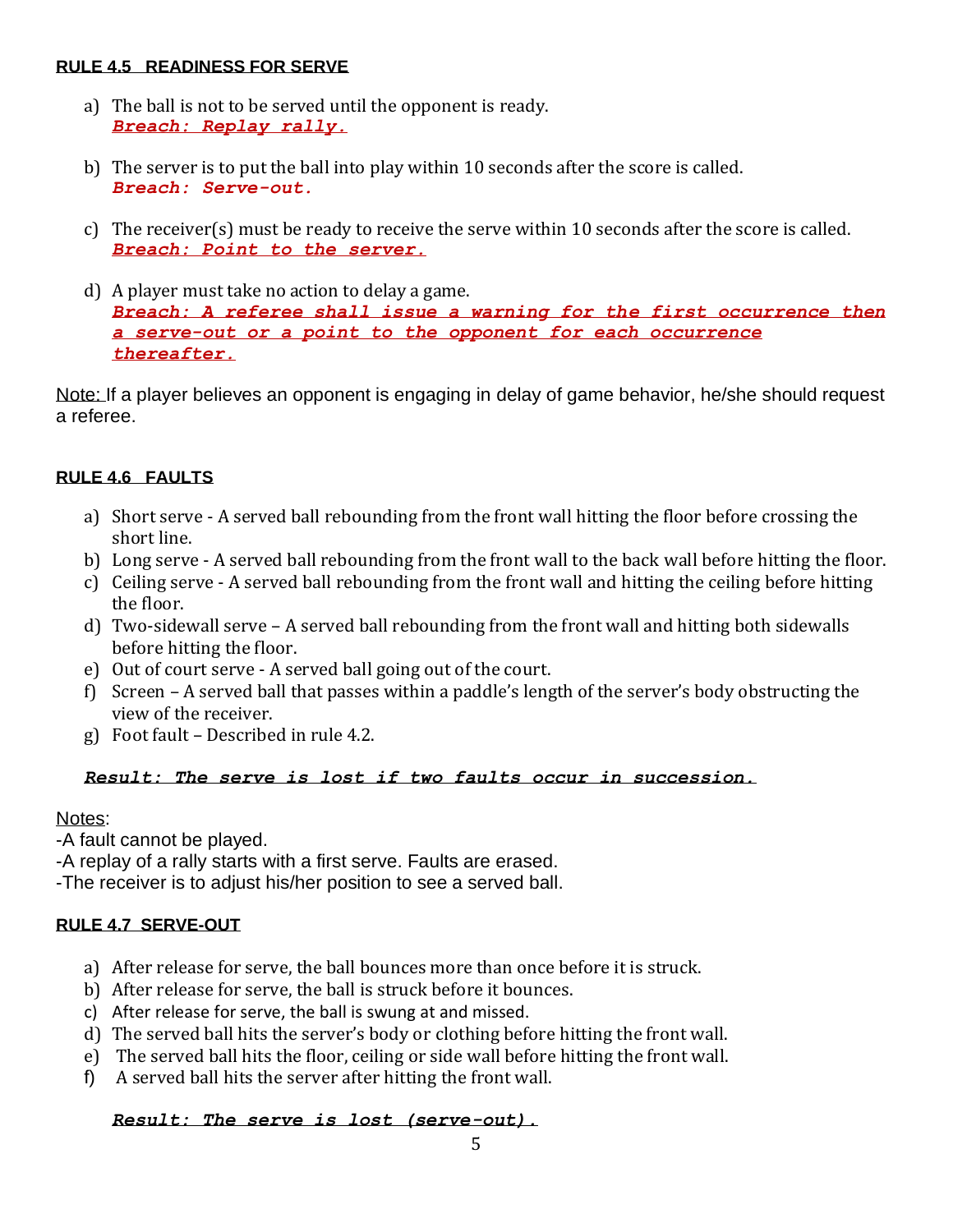## **RULE V PLAYING REGULATIONS**

## **Rule 5.1 RETURN OF SERVICE**

- a) The receiver must remain behind the receiving lines (5 feet behind the short line) until the ball crosses the short line. *Breach: Point to server*
- b) A legally served ball must be returned by the receiver on the fly or after the first bounce to the front wall either directly or after touching the side wall(s), ceiling, or back wall. *Breach: Point to server*

#### Note:

A return touching the front wall and floor simultaneously is not a good return.

#### **RULE 5.2 DEAD BALL HINDER**

- a) A physical or visual interference that does not qualify as an avoidable hinder (rule 5.3) which prevents an opponent from hitting a retrievable ball.
- b) A return that hits an opponent before hitting the front wall or floor.
- c) Any predetermined court obstruction.

 *Result: Replay rally*

Notes:

-It is not a dead ball hinder when a player interferes with his/her partner in doubles.

-If a live ball hits the striker or his partner, it is not a dead ball hinder. The striker's team loses the rally.

-Court hinders must be determined before the game. If there is no determination, everything is in play. If the players do not agree, they may appeal to a designated NPA representative.

-Only the striker can call a hinder involving physical or visual interference (part a).

-The striker must be provided an opportunity to hit a straight shot to the front wall. A straight shot being the shortest distance from the point of impact of the paddle and the ball to the front wall. -The striker is expected to make reasonable adjustments in his/her shot selection based on the opponent's positioning. The striker cannot expect opponents to provide a particular shot other than a straight shot to the front wall.

-Hinders must be called immediately. In the case of a physical or visual interference (part a) the striker must clearly call the hinder before or during the swing.

## **RULE 5.3 AVOIDABLE HINDERS**

- a) Not moving sufficiently to allow an opponent an unobstructed swing at or view of the ball preventing an apparently makeable shot.
- b) Moving into or remaining in a position that blocks a straight-line drive or kill to the front wall.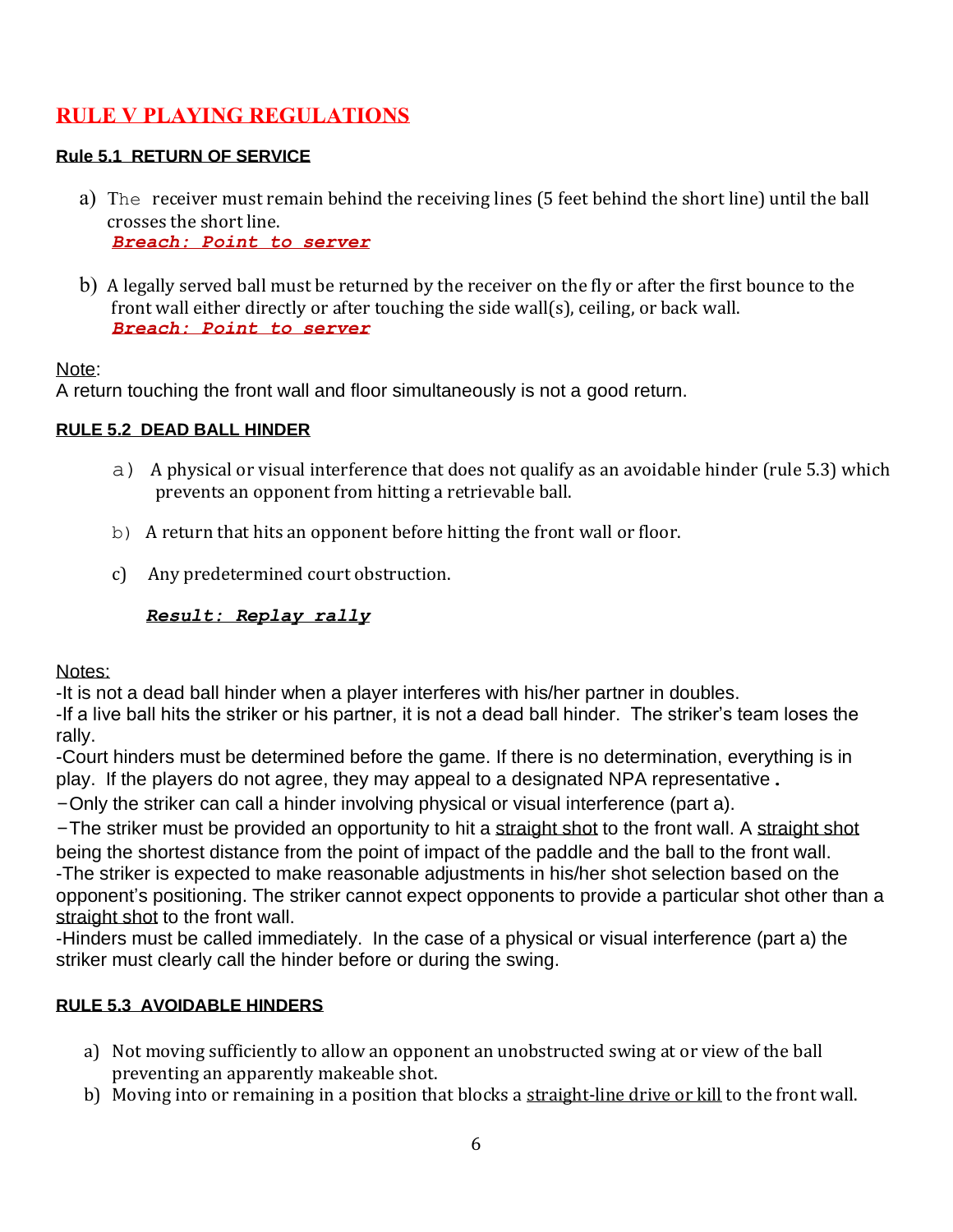c) Pushing an opponent during a rally.

#### *Breach: Serve-out or point to opponent*

Notes:

- A straight kill or drive (rule 5.3b) being the shortest distance from the point of impact of the paddle and the ball to the front wall.

-An avoidable hinder can only be called if the player could have avoided the hinder.

-Players may appeal to a referee for an avoidable hinders. In which case, play is to continue unless it is unsafe or the referee stops the play.

-The defender's positioning does not have to allow a cross-court pass.

-If a player is on the ground in front of the striker and does not move sufficiently, blocking the striker's shot, it is an avoidable hinder.

## **RULE 5.4 WET BALL**

The ball and the paddle must be dry during play *Breach: Stop play, replay rally*

## **RULE 5.5 BALL LEAVING COURT**

The ball is not to be hit out of the court. *Breach: Side-out or point to opponent*

#### **RULE 5.6 INTERFERENCE**

- a) A foreign object enters the court
- b) Unsafe breakage or loss of equipment (shoe, paddle or other equipment) (rule 5.7b)

#### *Result: Stop play, replay rally*

#### **RULE 5.7 BROKEN BALL OR EQUIPMENT**

- a) Ball breaks during play *Result: Replay rally*
- b) Paddle breaks, player losses shoe or other equipment during a rally *Result: Finish rally unless an unsafe interference occurs*

*(rule 5.6c). Correct before resuming play.* 

#### **RULE 5.8 REST PERIODS BETWEEN GAMES**

a) A two-minute rest period is allowed between games one and two.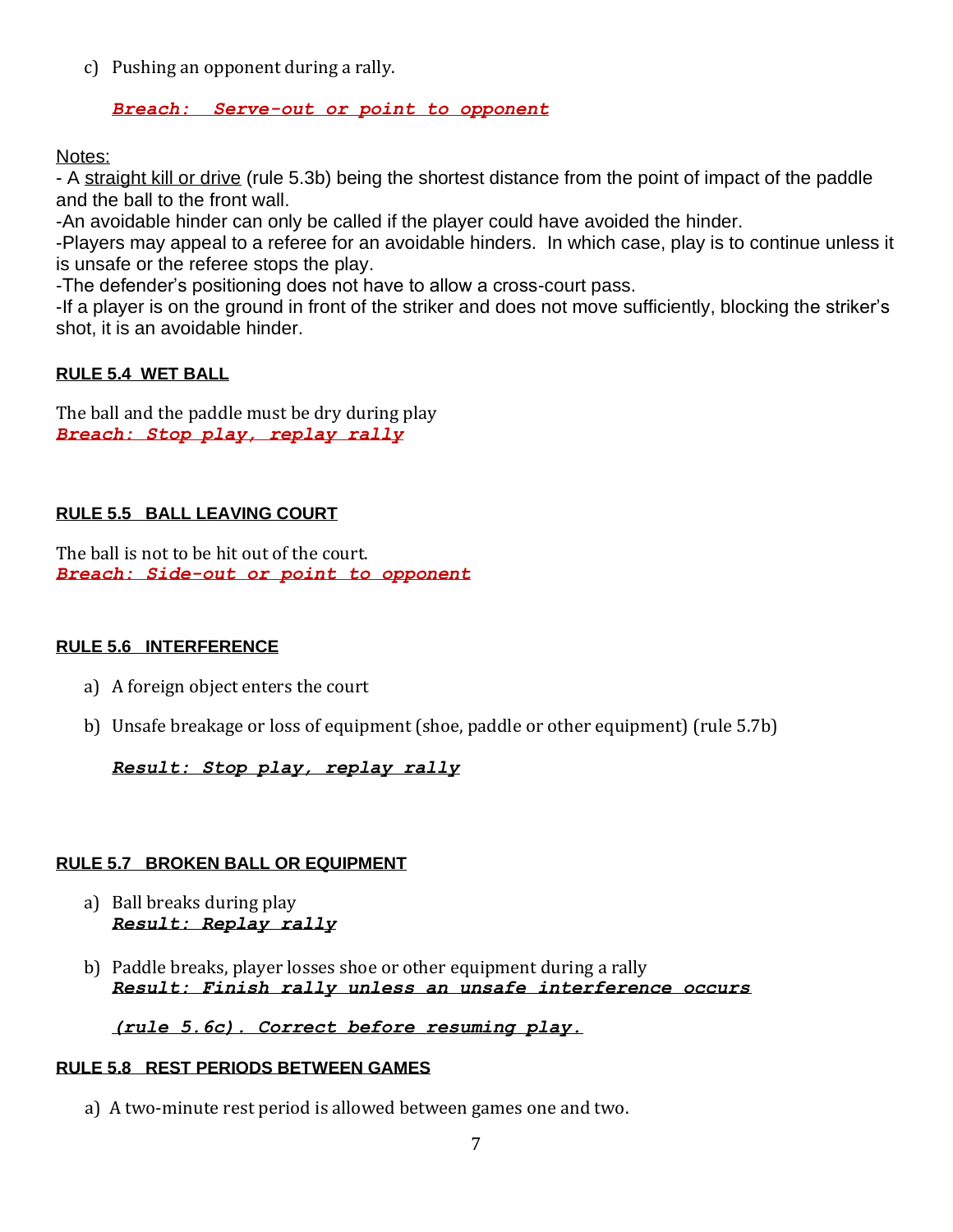b) A ten-minute period is allowed between the second and third game.

#### **RULE 5.9 TIME OUTS**

- a) In a game each player in singles, each side in doubles, may request no more than two one-minute time-outs.
- b) No more than two time-outs per game shall be allowed each player in singles or each team in doubles.

#### **RULE 5.10 SAFETY**

- a) The safety strap attached to the paddle must be around the player's wrist at all times.
- b) The paddle may not be switched from one hand to the other during a rally. *Breach: Stop play, replay rally*

Note: Both hands on the paddle together may be used in striking the ball.

#### **RULE 5.11 INJURIES**

- a) In a match, play may be suspended for up to 15-minutes for an injury. *Breach: If the player with the injury is not able to play after 15 minutes, he/she forfeits the match.*
- b) Each player is allowed at most one injury time out per match. *Breach: The match is forfeited if a second injury time out situation occurs for the same player.*

#### **RULE VI OFFICIATING**

#### **RULE 6.1 TOURNAMENT OFFICIALS**

Upon request from player or by assignment from an NPA Board of Manager's representative, tournament matches will be conducted with a referee.

#### **RULE 6.2 THE REFEREE'S PREGAME DUTIES**

- a) Introduce players.
- b) Determine who gets to choose to serve first or second.
- c) Identify court hinders.
- d) Check and approve equipment (rule 3.1), ball (rule 3.2), and uniform (rule 3.3).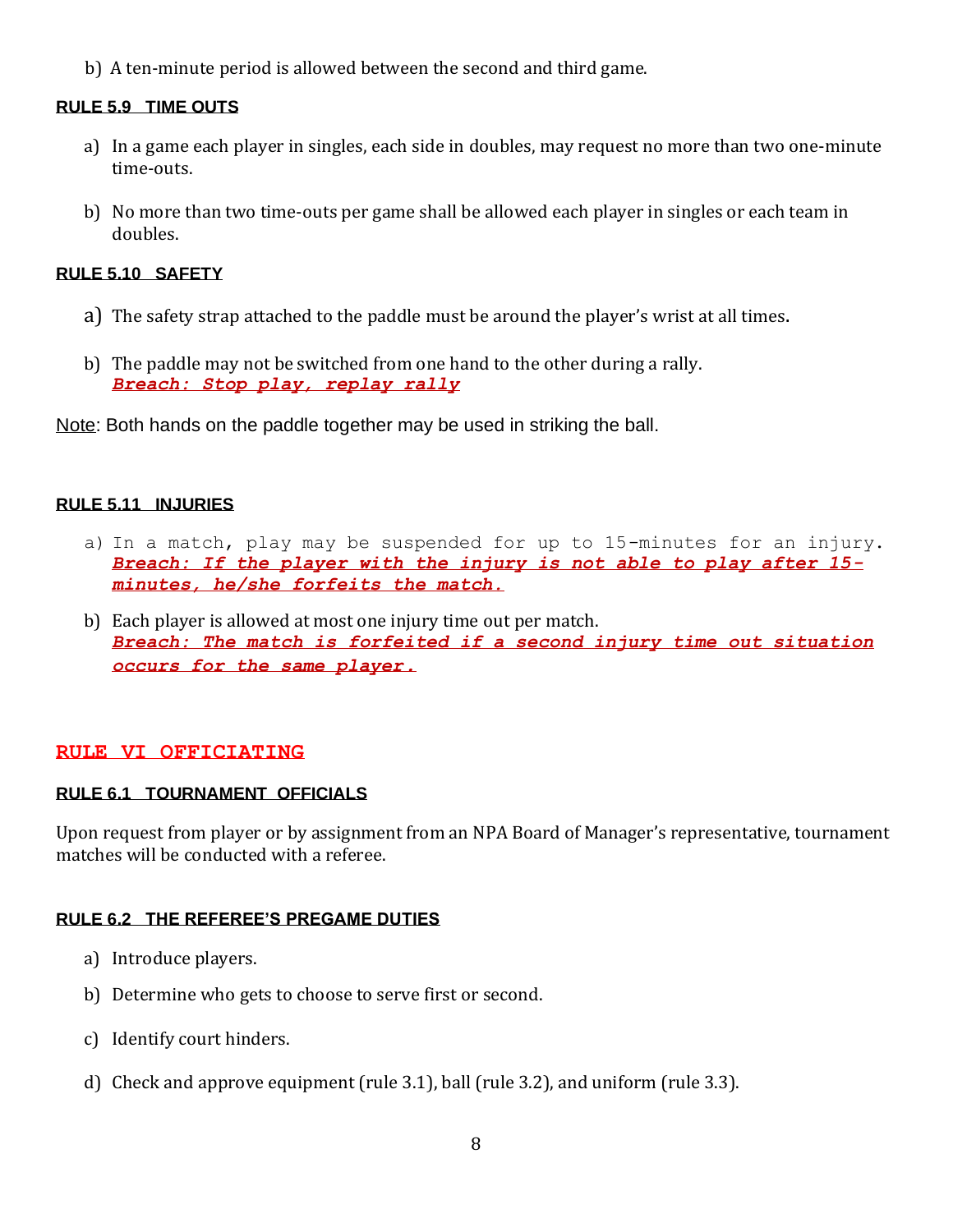e) Check availability of other necessary supplies such as extra balls, towels, scorecards, pencil, etc.

## **RULE 6.3 REFEREE'S POSITION**

Whenever possible, the referee shall take a position in center and above the back wall of court.

## **RULE 6.4 GAME DUTIES**

- a) The referee shall decide on all questions that arise in accordance with the rules.
- b) Players call their own hinders with the referee settling disputes.
- c) The referee is responsible for the entire conduct of the match including:
	- 1. Legality of the serve and its return.
	- 2. Settling disputes on dead ball hinders.
	- 3. Calling avoidable hinders when requested by a player.
	- 4. Calling faults.
	- 5. Preventing any unnecessary delay during the match.
	- 6. Announcing serve-outs or when points are earned.
	- 7. Calling the score prior to each serve, saying the server's score first.
	- 8. Assessing technicals (rule 6.5) and declaring a forfeit (rule 6.6) when warranted.

## **RULE 6.5 TECHNICALS**

a) A referee shall issue a technical and request the presents of a NPA board member or representative when inappropriate conduct or blatant disregard of rules occur.

#### *Result: Deduction of a point from the score of the offending individual or team*

#### Note:

-A referee may issue a warning or a technical on the first occurrence of inappropriate conduct or blatant disregard of rules in a match.

b) A referee may issue no more than three technicals to any individual or team during a match.

#### *Result: Forfeit of match of offending individual or team after the third technical*

Note: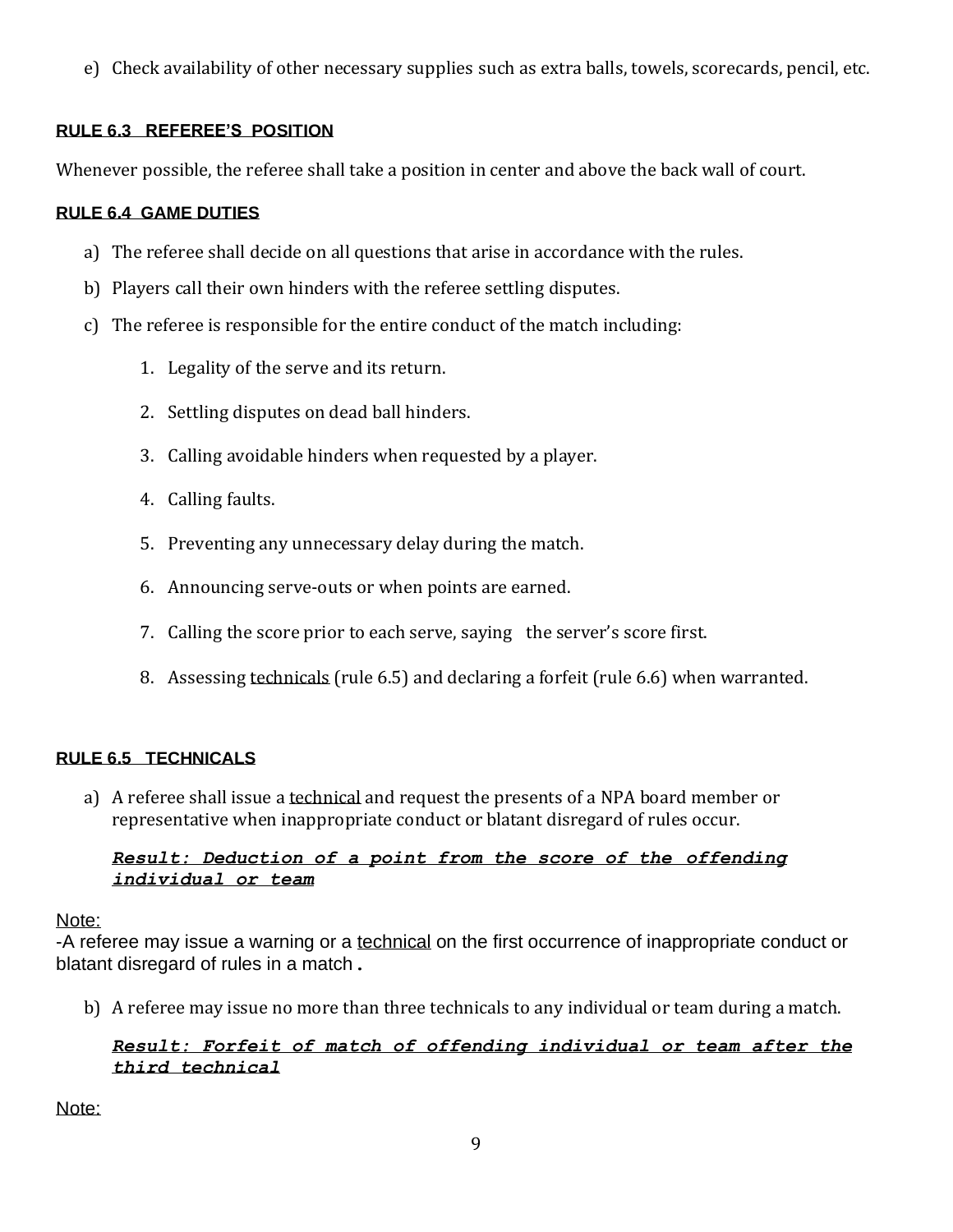-The NPA board member or representative appointed after the first technical must agree with the assessments of a second and a third technical in a match for it to be in effect.

#### **RULE 6.6 MATCH FORFEITED**

- a) An individual or team receives three technicals (rule 6.5) during a match.
- b) A player fails to appear for a scheduled contest within 15 minutes.
- c) A player is unable to continue play for physical reasons.

#### **RULE 6.7 FINAL DECISIONS**

The decision of the referee is final.

#### **RULE 6.8 FINAL SCORE**

- a) The referee shall approve the final score after announcing the name of the winner of the match and the scores of all games played.
- b) The referee will immediately inform the tournament desk of the results of the match.

#### FOR ADDITIONAL INFORMATION ON PADDLEBALL, TOURNAMENTS, EQUIPMENT, CLINICS AND NEWSLETTERS PLEASE VISIT OUR WEB SITE OR CONTACT: N. P. A. / 7642 KINGSTON DR / PORTAGE MI 49002 **PHONE: (269) 779-6615 FAX: ( 269 ) 279-6275**

**VISIT US ON THE WEB AT***:[WWW.PADDLEBALL.ORG](http://www.paddleball.org/)*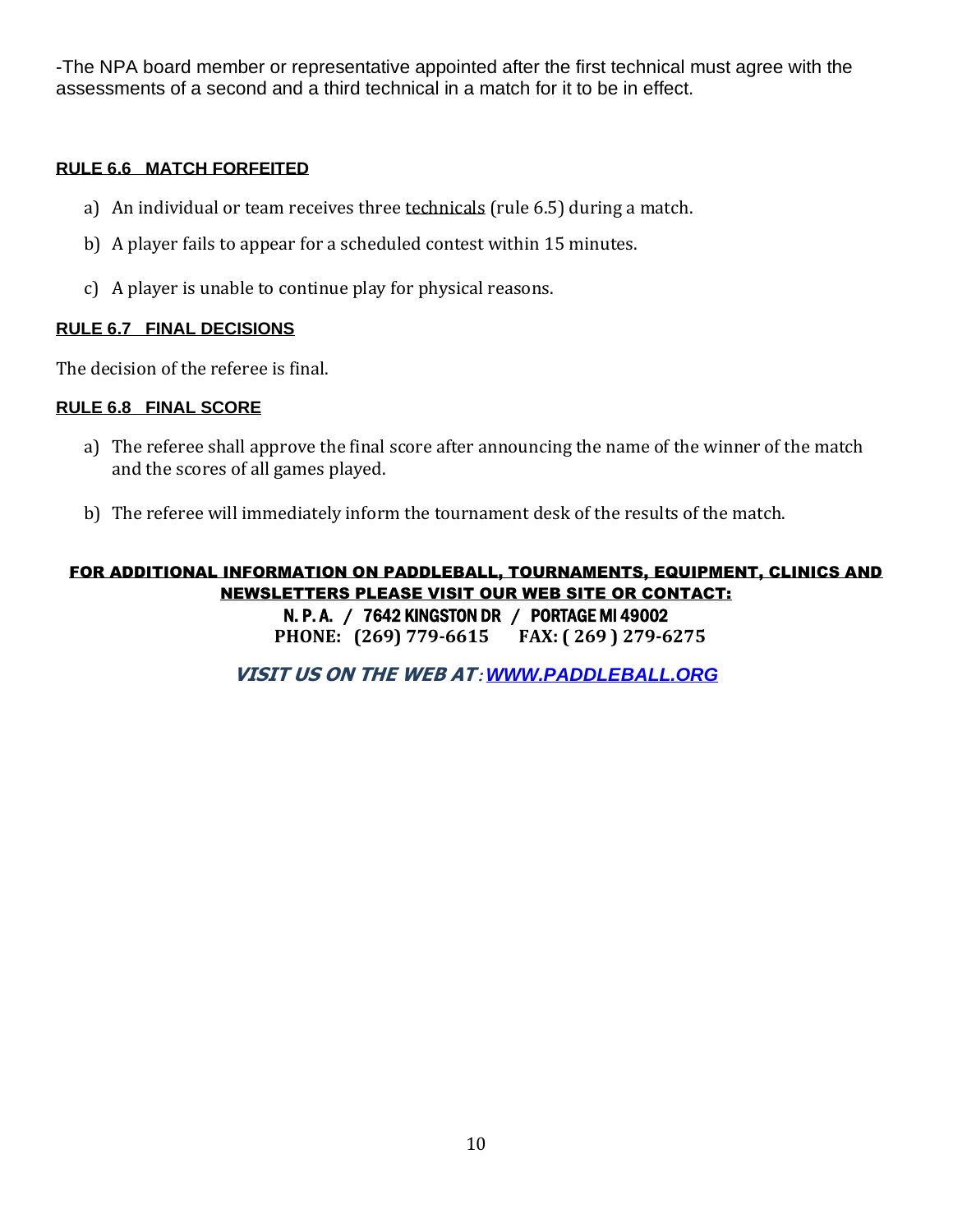## **Appendix A**

## **N.P.A. POLICIES AND RECOMMENDATIONS**

#### • **IT IS RECOMMENDED THAT SHIRTS, SHORTS AND SOCKS BE LIGHT IN COLOR**

- **EYEGUARDS ARE RECOMMENDED**
- *THE POLICY REGARDING PLAYING IN AN AGE DIVISION:*

**PLAYERS MUST BE THE AGE OF THE SELECTED DIVISION AT THE TIME OF PLAY. SENIORS (35+) / MASTERS (45+) / GOLDEN MASTERS (55+) AND PLATINUM MASTERS (65+). PROOF OF AGE MAY BE REQUIRED.**

• *POLICY REGARDING MOVING TO A HIGHER DIVISION:*

**THESE RULES APPLY TO NOVICE, "C" AND "B" DIVISIONS. THEY DO NOT APPLY TO AGE DIVISIONS, OPEN OR "A" DIVISIONS.**

**ANY PERSON OR TEAM WINNING A NATIONAL TOURNAMENT WILL MOVE TO THE NEXT HIGHEST DIVISION BEGINNING THE FOLLOWING TOURNAMENT SEASON.**

**ANY PERSON OR TEAM WINNING A MID-SEASON EVENT (I.E. MIDWEST SINGLES OR DOUBLES CHAMPIONSHIPS OR WESTERN SINGLES OR DOUBLES CHAMPIONSHIPS) WILL NOT BE REQUIRED TO MOVE TO THE NEXT HIGHEST DIVISION UNLESS THEY ALSO WIN THE NATIONAL EVENT THAT TOURNAMENT SEASON. THEY WILL, HOWEVER, BE REQUIRED TO MOVE UP TO THE NEXT HIGHEST DIVISION FOR THAT SAME MID-SEASON EVENT BEGINNING THE NEXT TOURNAMENT SEASON.**

**A PERSON OR TEAM WHO DESIRES TO HAVE THIS RULE WAIVED MUST APPLY TO THE NPA BOARD STATING THE REASONS THEY FEEL THIS POLICY SHOULD NOT APPLY TO THEM FOR THE NEXT, OR SUBSEQUENT, TOURNAMENT SEASONS. THEY MAY PETION BY EMAILING ANY BOARD MEMBERS LISTED ON THE WEBSITE OR BY MAILING A REQUEST TO THE NPA BOARD AT: 7642 KINGSTON DR / PORTAGE MI 49002. YOU MUST MAKE THIS REQUEST A MINIMUM OF TWO WEEKS PRIOR TO THE ENTRY DEADLINE FOR THE TOURNEY FOR WHICH YOU ARE ASKING FOR THE WAIVER.**

#### • **REFEREES**

**REFEREES ARE NOT PROVIDED AS A STANDARD AT TOURNAMENTS, BUT YOU MAY REQUEST ONE AT ANY TIME BEFORE OR DURING A MATCH. PLEASE MAKE THE REQUEST AT THE TOURNAMENT DESK. THE BOARD WILL PROVIDE**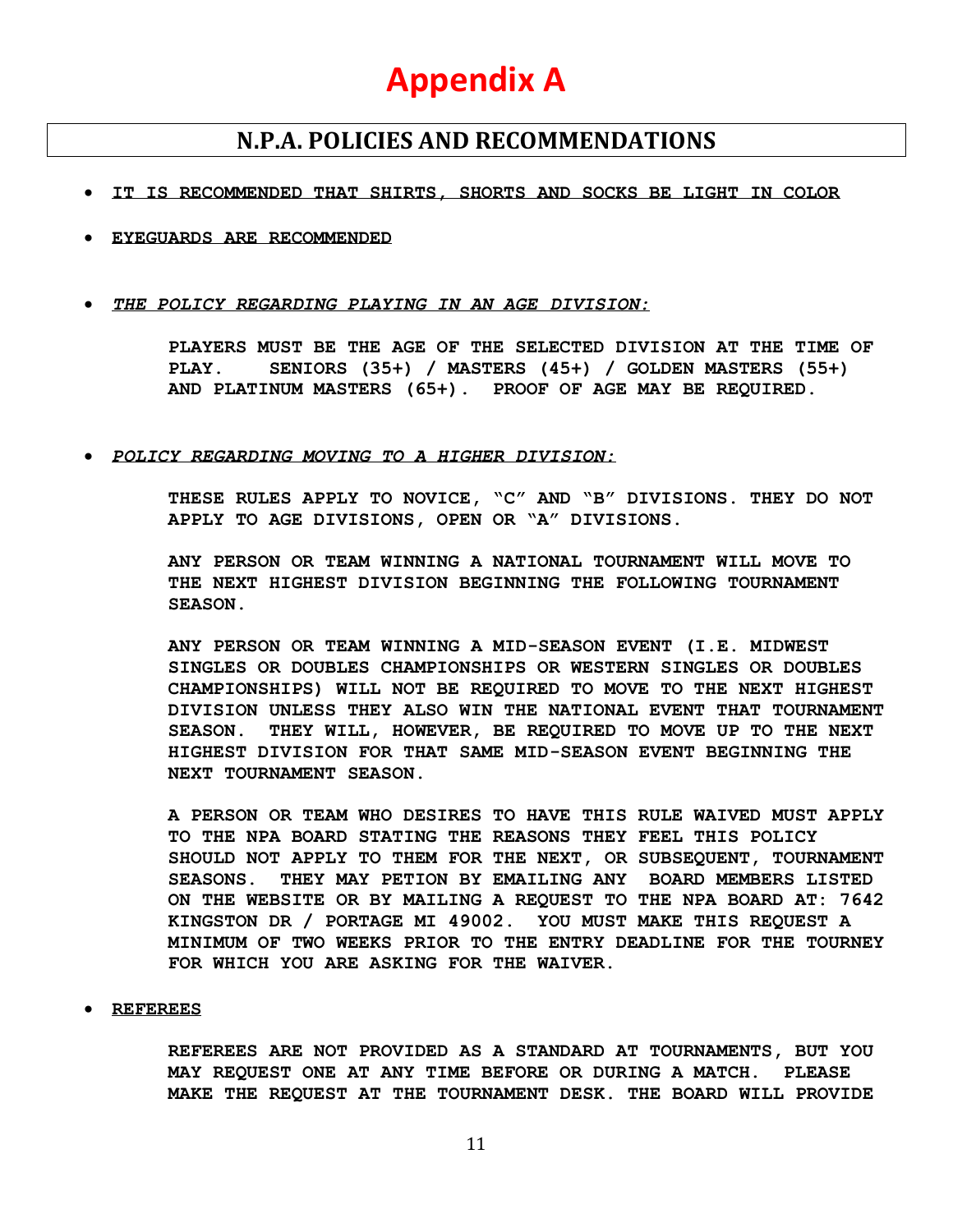# Appendix B

## **Outdoor Three-Wall National Paddleball Association Rules**

(Rules for one-wall paddleball are listed at paddleballfamily.com)

## **B.1 FOUR WALL RULES**

Four-wall rules in effect unless listed as an exception or modification in this section.

## **B.2 THE COURT** (Modifies RULE II)

- a) An NPA representative must approve the courts. The dimensions and nature of courts vary. Local rules are to be considered before tournaments and applied if acceptable.
- b) There are two basic types of Three-Wall courts which may have partial, full, or no ceilings with walls that may be beveled.

Long Wall Courts: Have side walls that extend from the front wall to the back boundary line.

Short Wall Courts: Have side walls that extend from the front wall to the short service line.

- c) Where there are side or back boundary lines, the ball is playable if it bounces inside the line or on any part of the line.
- d) When a legal shot hits any beveled wall or ceiling surface and it rebounds in a designated area of play the ball is good, and if the ball rebounds outside of playing area it is a loss of the rally.
- e) Light polls are out of bounds.

## **B.3 DEAD BALL HINDERS** (Clarifies and modifies RULE 5.2a)

- a) No court hinders unless noted by the tournament committee or director.
- b) Referees should make sure all spectators and articles are a safe distance from the court.
- c) The stationary crowd cannot cause a hinder.
- d) If a player from an adjoining court, a spectator not in the stationary crowd or object interferes with a play, it is a hinder.
- e) If a spectator not in the stationary crowd or object interferes with a play, it is a hinder.

## **B.4 POSITION OF SERVER** (Modifies RULE 4.2)

- a) The server's partner may stand in service box with back against a wall, behind the court, or, in the case of 3-wall short wall, off the court directly behind a side wall during the serve.
- b) If the server's partner is out of the service box and causes a hinder on the serve, it is a serveout.